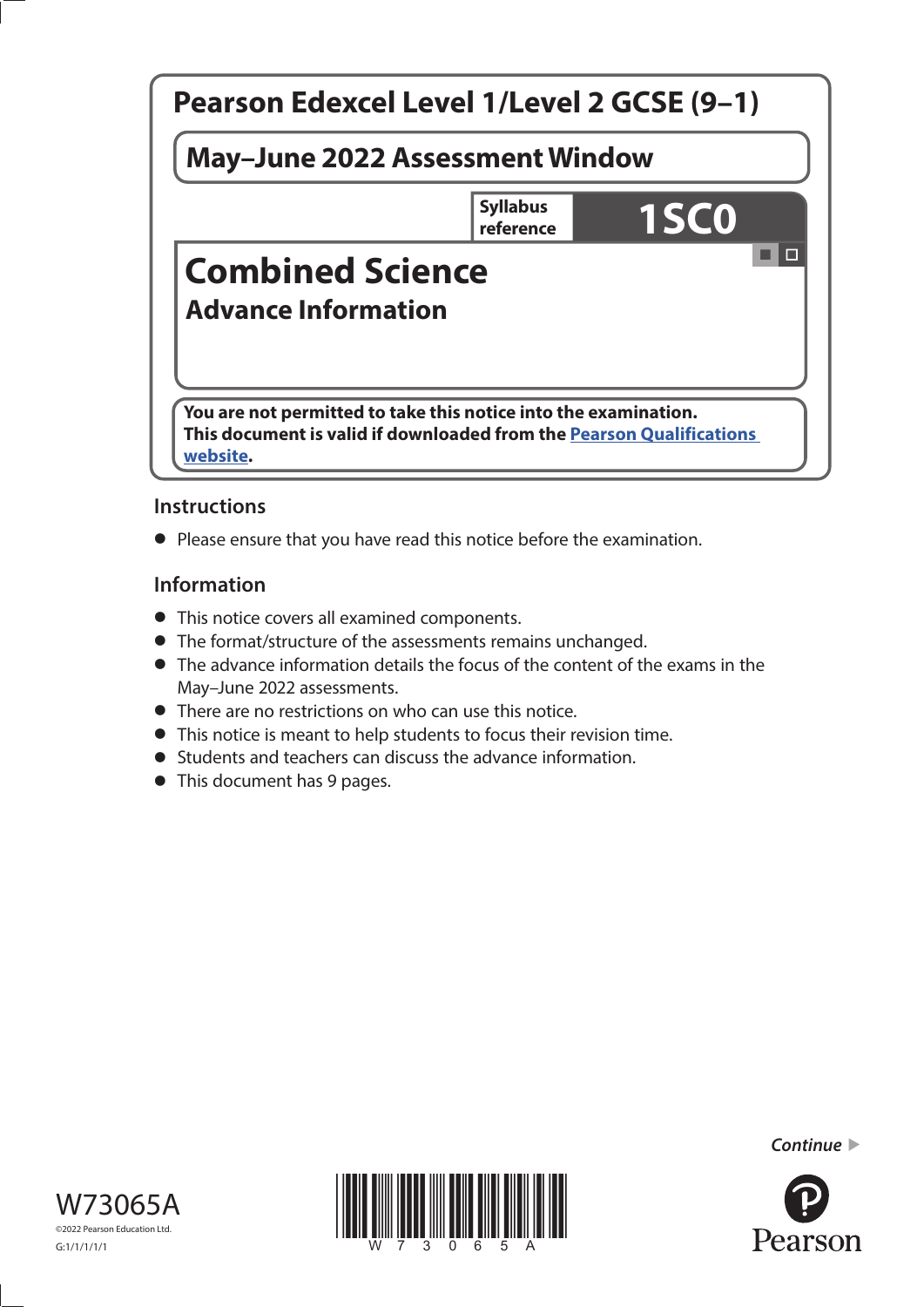#### **General advice**

- In addition to covering the content outline in the advance information, students and teachers should consider how to:
	- manage their revision of content which may be assessed in areas not covered by the advance information
	- manage their revision of other parts of the specification which may provide knowledge that helps with understanding the areas being tested in 2022.
- For specifications with synoptic questions, topics not explicitly given in the advance information may appear, e.g. where students are asked to bring together knowledge, skills and understanding from across the specification.
- For specifications with optional papers/topics/content, students should only refer to the advance information for their intended option.
- For specifications with NEA, advance information does not cover any NEA components.

A link to the Joint Council for Qualifications guidance document on advance information can be found on the Joint Council for Qualifications website or [here.](https://www.jcq.org.uk/wp-content/uploads/2021/10/Advance-Information-for-General-Qualifications-2021-22.pdf)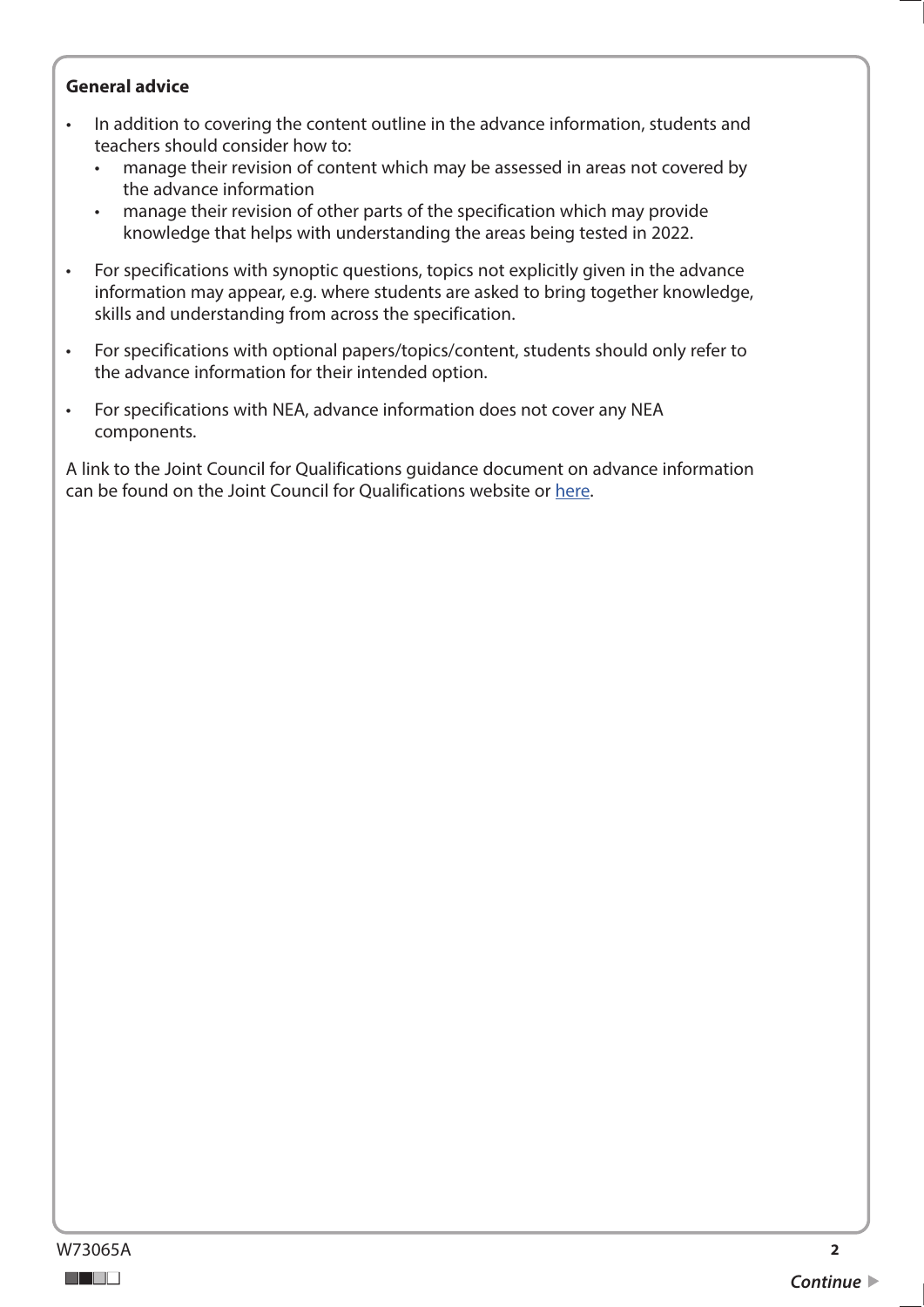### **Advance Information**

### **Subject specific section**

- For each paper the list shows the major focus of the content of the exam.
- Topics **not** assessed either directly or synoptically have also been listed.
- The information is presented in specification order and not in question order.
- Numbers in brackets refer to the points as listed in the specification.
- Assessment of practical skills, maths skills, and Working Scientifically skills will occur throughout all the papers.
- Core practicals that will be assessed have also been listed.
- Topics not explicitly given in either list may appear in low tariff questions or via synoptic or 'linked' questions. Synoptic or 'linked' questions are those that bring together knowledge, skills and understanding from across the specification.
- Students will still be expected to apply their knowledge to unfamiliar contexts.
- Each exam paper may include some, or all, of the content in the listed topic.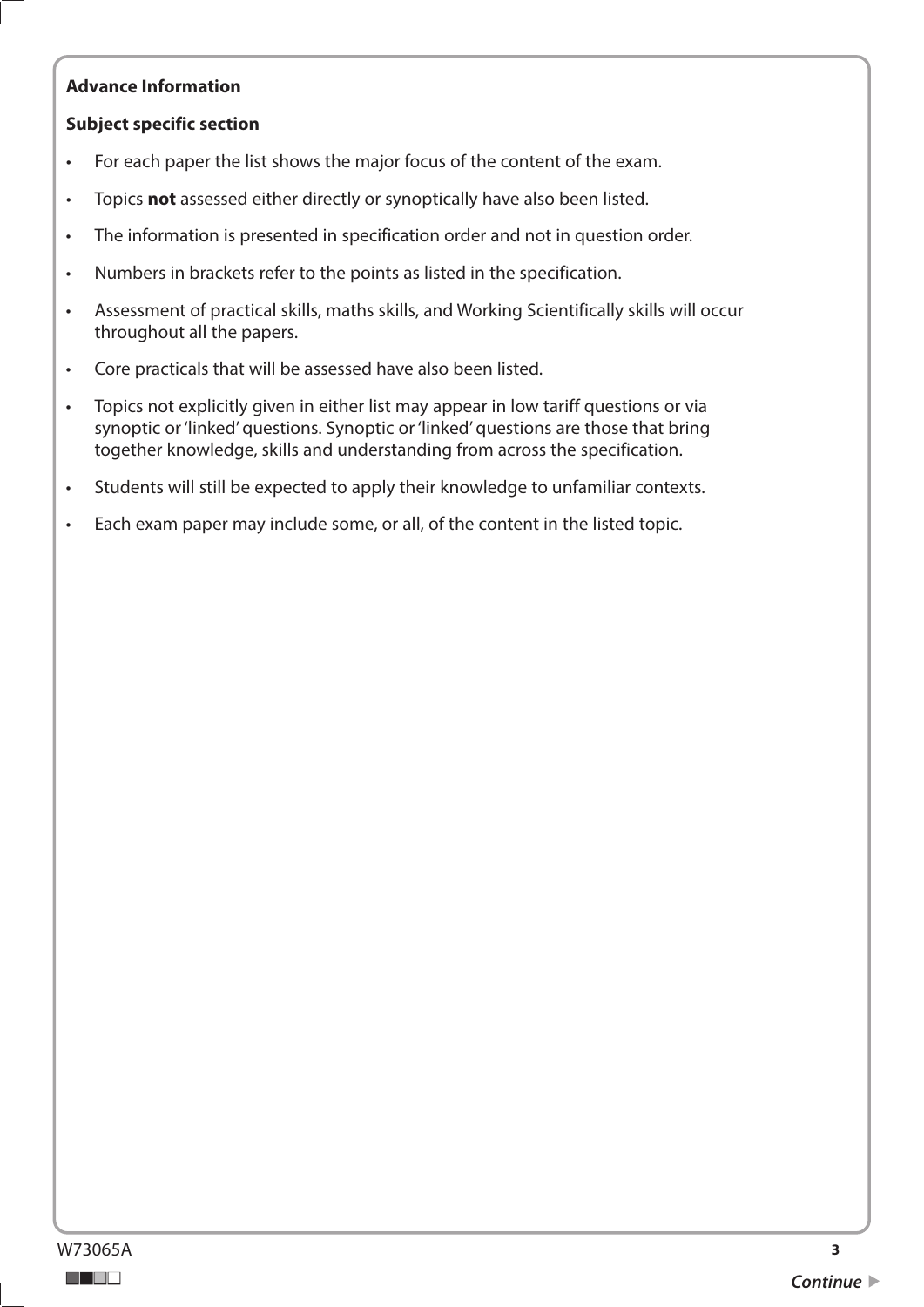#### a a she Topic 2 Topic 3 Topic 4 Topic 5 Topic 5 Core Practical 1.10 Topic 1 Topic 1 Topic 3 Topic 4 Topic 5 Topic 1 Topic 2 Topic 3 Topic 4 Topic 4 Topic 5 Topic 1 **Paper 1SC0/1BF**  Content **will be assessed** from the following topics: Cells and control – cell cycle  $(2.1–2.8)$ Genetics – reproduction and DNA (3.3–3.6) Natural selection and genetic modification – evolution and selective breeding (4.2–4.5) Health, disease, and the development of medicines – disease  $(5.1–5.8)$ Health, disease, and the development of medicines – immune system (5.13–5.16) Core practical activities that **will be assessed**: Investigate the effect of pH on enzyme activity. Topics **not assessed** in this paper: Key concepts in biology – microscopy  $(1.4-1.6)$ Key concepts in biology – osmosis  $(1.16-1.17)$ Genetics – inheritance (3.19–3.23) Natural selection and genetic modification – genetic engineering (4.10–4.14) • Topic 5 Health, disease, and the development of medicines – new medicines (5.20) **Paper 1SC0/1BH**  Content **will be assessed** from the following topics: Key concepts in biology – enzymes  $(1.7-1.12)$ Cells and control – cell cycle  $(2.1–2.6)$ Genetics – reproduction and DNA (3.3–3.6) Natural selection and genetic modification – inheritance  $(4.2-4.5)$ Natural selection and genetic modification – genetic modification  $(4.8 - 4.11)$ • Topic 5 Health, disease, and the development of medicines – disease (5.2–5.8) Core practical activities that **will be assessed**: • Core Practical 1.6 Investigate biological specimens using microscopes, including magnification calculations and labelled scientific drawings from observations. • Core Practical 1.10 Investigate the effect of pH on enzyme activity. Topics **not assessed** in this paper: Key concepts in Biology – transport into and out of cells  $(1.15-1.17)$ • Topic 3 Genetics – variation (3.19– 3.23) • Topic 5 Health, disease, and the development of medicines – defence against disease (5.12–5.14) W73065A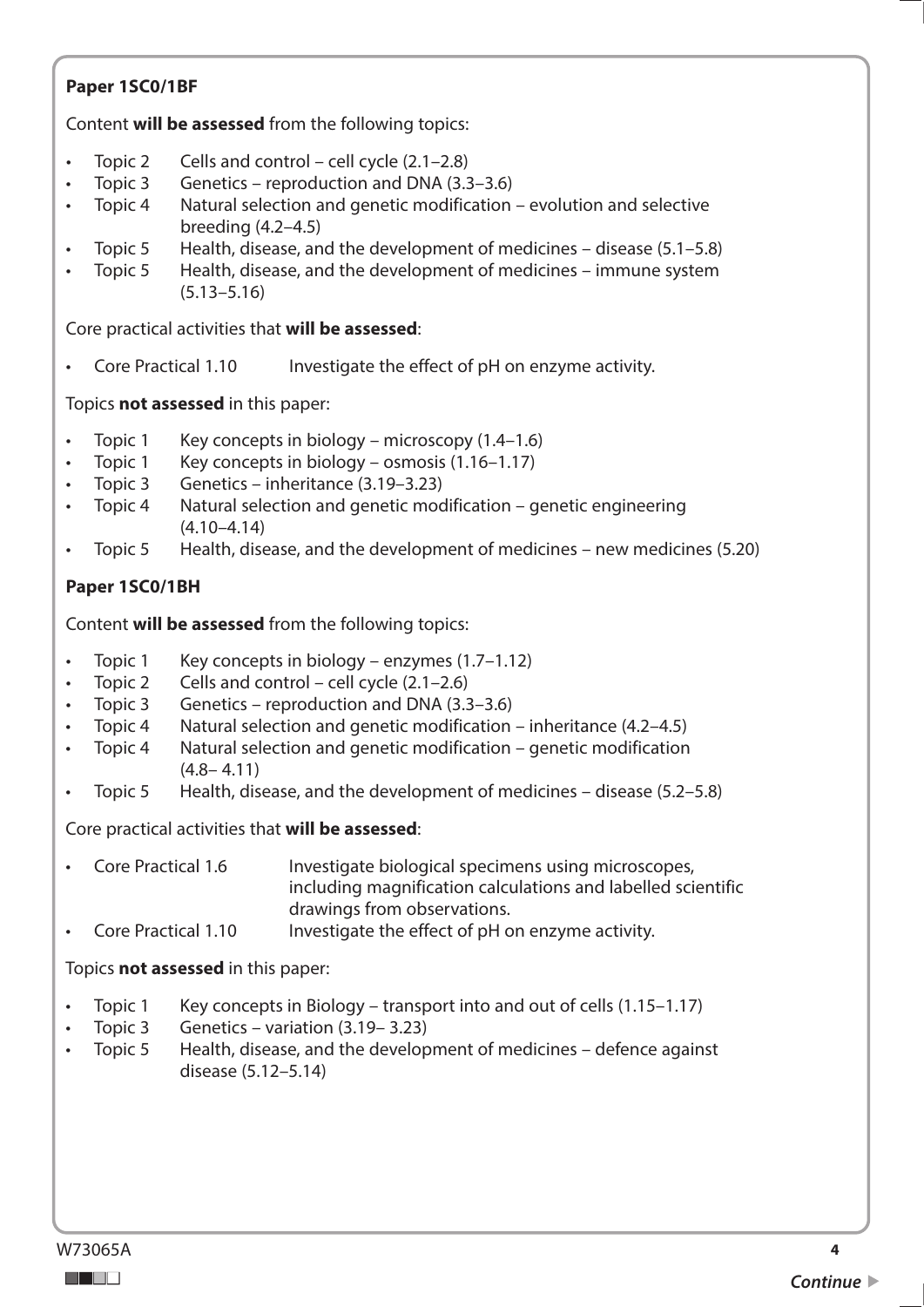## **Paper 1SC0/1CF**

Content **will be assessed** from the following topics:

- Topic 1 Key concepts in chemistry – Types of substance  $(1.32-1.42)$
- Topic 1 • Topic 1 Key concepts in chemistry – Calculations involving masses (1.43–1.49)
- Topic 2 States of matter and mixtures – States of matter  $(2.1–2.4)$
- Topic 2 States of matter and mixtures – Methods of separating and purifying substances (2.5–2.12)
- Topic 3 Chemical changes – Acids and bases  $(3.1-3.14)$
- Topic 3 Chemical changes – Acids and making salts (3.15–3.21)

Core practical activities that **will be assessed**:

Core Practical 3.6 Investigate the change in pH on adding powdered calcium hydroxide or calcium oxide to a fixed volume of dilute hydrochloric acid

Topics **not assessed** in this paper:

- Topic 4 Extracting metals and equilibria – Obtaining and using metals  $(4.1-4.12)$
- Topic 4 Extracting metals and equilibria – Reversible reactions and equilibria (4.13–4.16)

# **Paper 1SC0/1CH**

Content **will be assessed** from the following topics:

- Topic 1 • Topic 1 Key concepts in chemistry – Types of substance  $(1.32-1.42)$
- Topic 1 Key concepts in chemistry – Calculations involving masses (1.43–1.53)
- Topic 3 Chemical changes – Acids and bases  $(3.1-3.14)$
- Topic 3 Chemical changes – Electrolytic processes (3.22–3.31)
- Topic 4 Extracting metals and equilibria – Obtaining and using metals  $(4.1-4.12)$

Core practical activities that **will be assessed**:

• Core Practical 3.6 Investigate the change in pH on adding powdered calcium hydroxide or calcium oxide to a fixed volume of dilute hydrochloric acid • Core Practical 3.31 Investigate the electrolysis of copper sulfate solution with inert electrodes and copper electrodes

- Topic 1 Key concepts in chemistry – Atomic structure  $(1.1-1.12)$
- Topic 1 Key concepts in chemistry – The periodic table  $(1.13-1.20)$
- Topic 2 States of matter and mixtures – States of matter  $(2.1–2.4)$
- Topic 2 States of matter and mixtures – Methods of separating and purifying substances (2.5–2.12)
- Topic 4 • Topic 4 Extracting metals and equilibria – Reversible reactions and equilibria (4.13–4.17)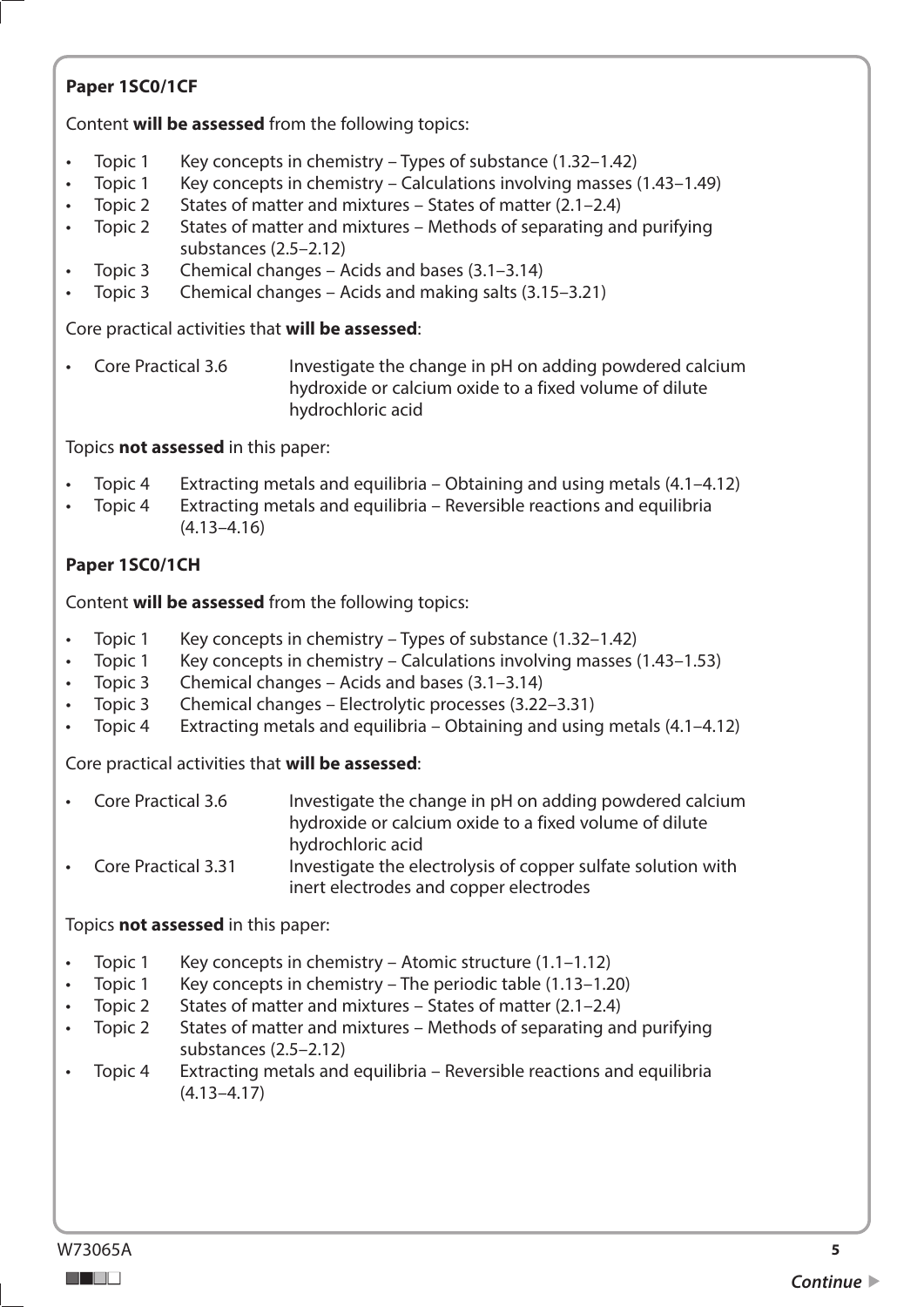### **Paper 1SC0/1PF**

Content **will be assessed** from the following topics:

- Topic 2 Motion and forces – Velocity and acceleration  $(2.1–2.13)$
- Topic 2 Motion and forces – Reaction times and stopping distances (2.27–2.31)
- Topic 3 Conservation of energy – Conservation of energy and energy transfers and efficiency (3.1–3.11)
- Topic 4 Waves – Waves and their effects  $(4.1-4.11)$
- Topic 5 Light and the electromagnetic spectrum Electromagnetic waves (5.7–5.11)
- Topic 5 Light and the electromagnetic spectrum Harmful effects and uses of electromagnetic radiation (5.20–5.24)
- Topic 6 Radioactivity Activity of radioactive sources, half-life, dangers and applications (6.23–6.32)

Core practical activities that **will be assessed**:

• Core Practical 4.17 Investigate the suitability of equipment to measure the speed, frequency and wavelength of a wave in a solid and a fluid

Topics **not assessed** in this paper:

- Topic 2 Motion and forces Newton's laws (2.14–2.23)
- Topic 3 Conservation of energy – Energy sources and patterns in usage of energy (3.13–3.14)
- Topic 5 • Topic 5 Light and the electromagnetic spectrum – Emission and absorption of thermal radiation (5.12–5.14)

### **Paper 1SC0/1PH**

Content **will be assessed** from the following topics:

- Topic 2 Motion and forces – Velocity and acceleration  $(2.1–2.13)$
- Topic 2 Motion and forces – Newton's 3rd law and momentum (2.20–2.26)
- Topic 3 Conservation of energy – energy transfers and efficiency  $(3.1-3.12)$
- Topic 6 Radioactivity Emission of ionising radiations (6.10–6.22)

Core practical activities that **will be assessed**:

• No core practicals are assessed in this paper

- Topic 2 Motion and forces – Newton's 1st law and 2nd law (2.14–2.19)
- Topic 3 Conservation of energy – Energy sources and patterns in usage of energy (3.13–3.14)
- Topic 5 Light and the electromagnetic spectrum Emission and absorption of thermal radiation (5.12–5.14)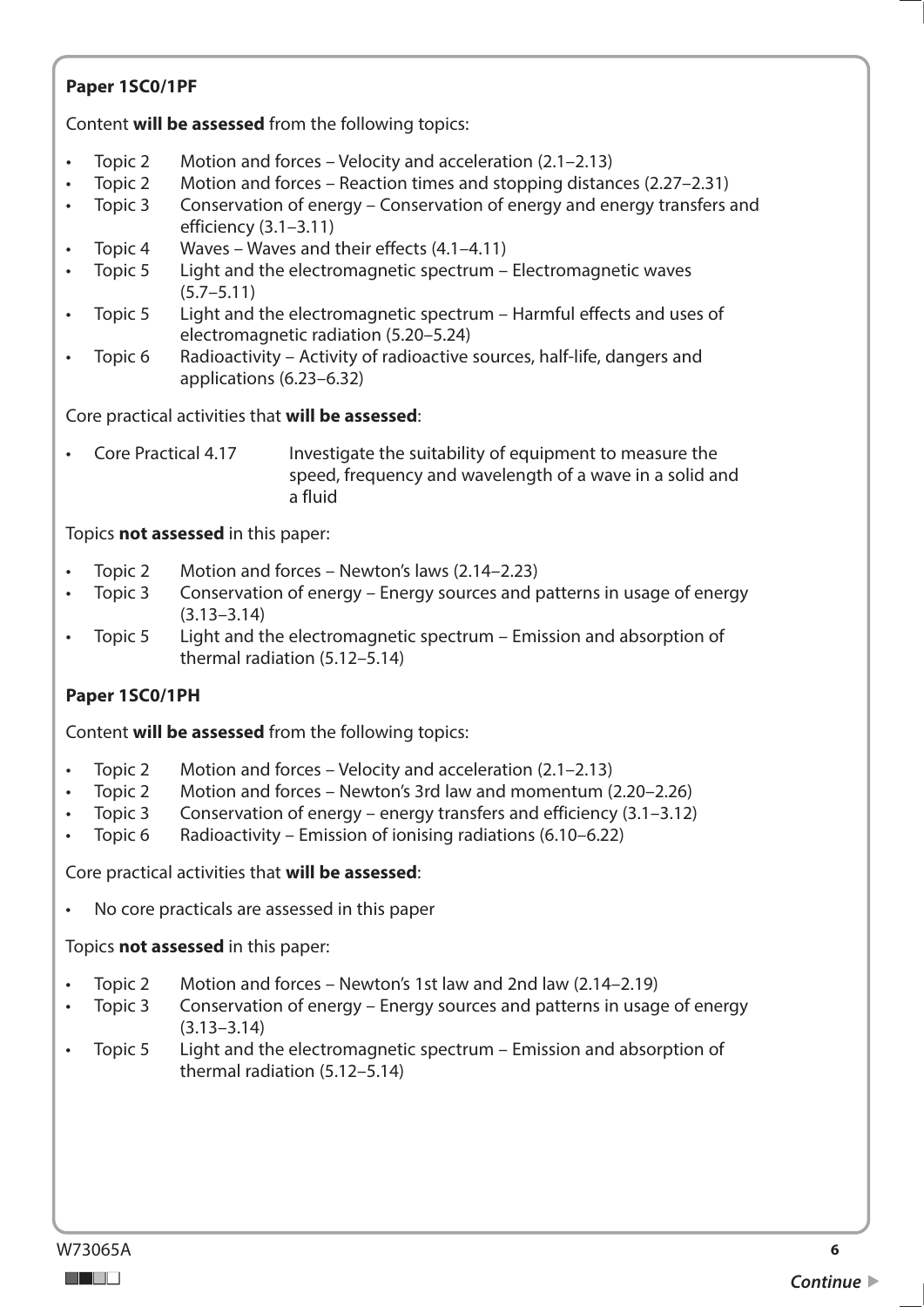### **Paper 1SC0/2BF**

Content **will be assessed** from the following topics:

- Topic 1 Key concepts in biology cells and microscopes  $(1.1-1.6)$
- Topic  $6$  Plant structures and their functions photosynthesis  $(6.1-6.5)$
- Topic 6 Plant structures and their functions movement of substances through plants (6.7–6.12)
- Topic 8 Exchange and transport in animals the heart and blood (8.6–8.9)

### Core practical activities that **will be assessed**:

| • Core Practical 1.6 | Investigate biological specimens using microscopes,          |
|----------------------|--------------------------------------------------------------|
|                      | including magnification calculations and labelled scientific |
|                      | drawings from observations.                                  |
| • Core Practical 6.5 | Investigate the effect of light intensity on the rate of     |
|                      | photosynthesis.                                              |

Topics **not assessed** in this paper:

- Topic 1 Key concepts in biology enzymes (1.7–1.12)
- Topic 7 Animal coordination, control, and homeostasis – hormones  $(7.1–7.7)$
- Topic 7 Animal coordination, control, and homeostasis – diabetes (7.13–7.17)
- Topic 8 Exchange and transport in animals – respiration (8.10–8.12)
- Topic 9 Ecosystems and material cycles – communities  $(9.1–9.6)$

## **Paper 1SC0/2BH**

Content **will be assessed** from the following topics:

- Topic 7 Animal co-ordination, control, and homeostasis – human hormones  $(7.1 - 7.8)$
- Topic 8 Exchange and transport in animals – respiration  $(8.9-8.12)$
- Topic 9 Ecosystems and material cycles – organisms and the environment  $(9.4-9.5)$
- Topic 9 Ecosystems and material cycles – conservation and material cycles  $(9.10 - 9.15)$

Core practical activities that **will be assessed**:

- Core Practical 8.11 Investigate the rate of respiration in living organisms.
- Core Practical 9.5 Investigate the relationship between organisms and their environment using field-work techniques, including quadrats and belt transects.

- Topic 1 Key concepts in biology enzymes  $(1.7-1.12)$
- Topic 1 Key concepts in biology transport into and out of cells (1.15–1.17)
- Topic 6 Plant structures and their functions limiting factors on photosynthesis  $(6.3–6.6)$
- Topic 9 Ecosystems and material cycles – communities  $(9.1–9.3)$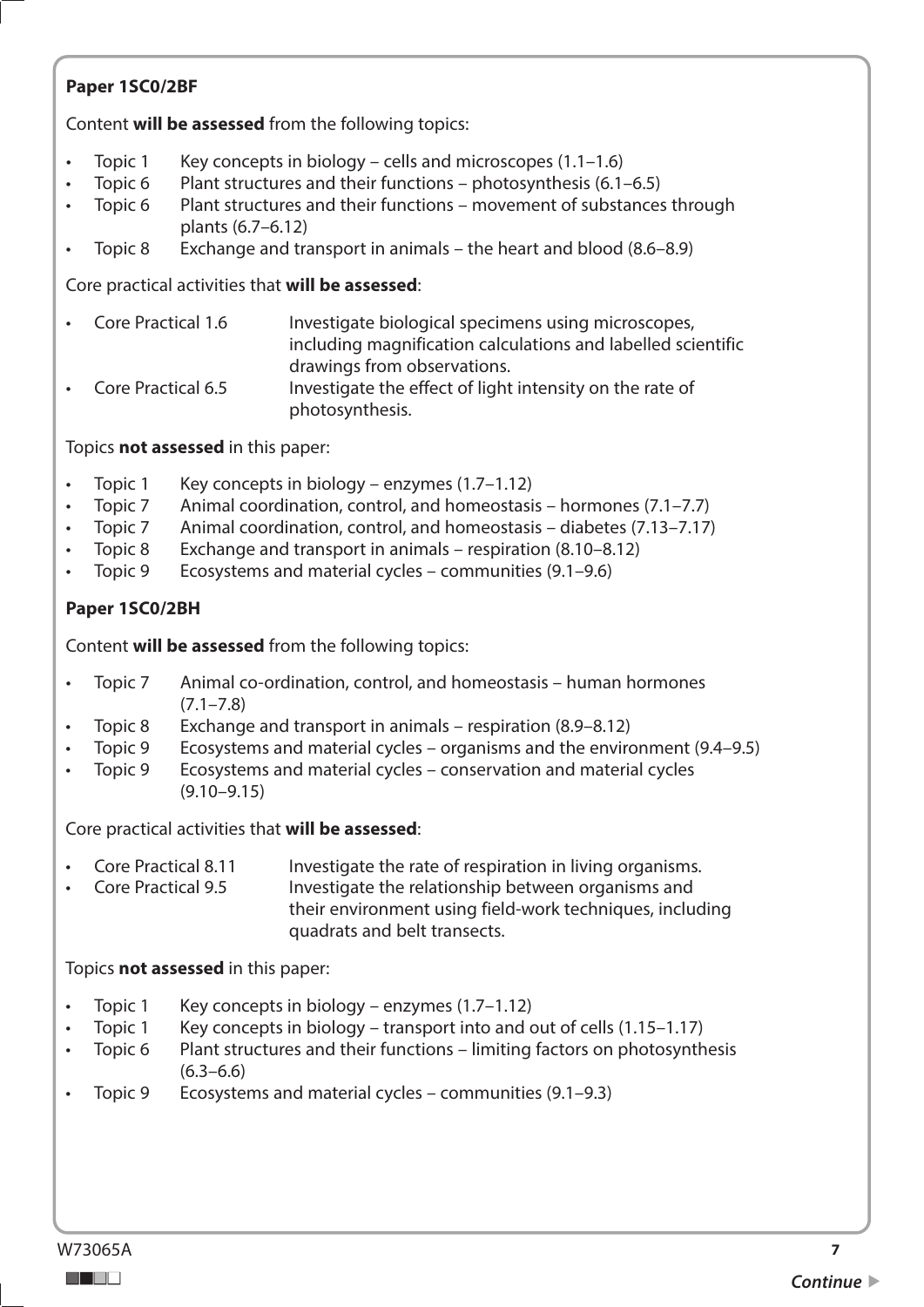### **Paper 1SC0/2CF**

Content **will be assessed** from the following topics:

- Topic 1 Key concepts in chemistry – Calculations involving masses  $(1.43-1.49)$
- Topic<sub>6</sub> • Topic 6 Groups in the periodic table – Group 1  $(6.1-6.5)$
- Topic<sub>6</sub> Groups in the periodic table – Group 7  $(6.6-6.13)$
- Topic<sub>6</sub> Groups in the periodic table – Group 0  $(6.14-6.16)$
- Topic 7 Rates of reaction and energy changes – Rates of reaction  $(7.1–7.8)$
- Topic 7 Rates of reaction and energy changes – Heat energy changes in chemical reactions (7.9–7.16)
- Topic 8 Fuels and Earth science – Fuels  $(8.1-8.17)$

Core practical activities that **will be assessed**:

• Core Practical 7.1 Investigate the effects of changing the conditions of a reaction on the rates of chemical reaction

Topics **not assessed** in this paper:

- Topic 1 Key concepts in chemistry – Atomic structure  $(1.1-1.12)$
- Topic 1 Key concepts in chemistry Covalent bonding (1.28–1.31)
- Topic 1 Key concepts in chemistry – Types of substance  $(1.32-1.42)$

### **Paper 1SC0/2CH**

Content **will be assessed** from the following topics:

- Topic 1 • Topic 1 Key concepts in chemistry – Calculations involving masses (1.43–1.53)
- Topic<sub>6</sub> Groups in the periodic table – Group 7 (6.6–6.13)
- Topic<sub>6</sub> Groups in the periodic table – Group 0  $(6.14-6.16)$
- Topic 7 Rates of reaction and energy changes – Rates of reaction  $(7.1–7.8)$
- Topic 7 Rates of reaction and energy changes – Heat energy changes in chemical reactions (7.9–7.16)
- Topic 8 • Topic 8 Fuels and Earth science – Fuels  $(8.1-8.17)$

Core practical activities that **will be assessed**:

**Core Practical 7.1** Investigate the effects of changing the conditions of a reaction on the rates of chemical reaction

- Topic 1 Key concepts in chemistry – Atomic structure  $(1.1-1.12)$
- Topic 1 Key concepts in chemistry – Ionic bonding  $(1.21-1.27)$
- Topic 1 Key concepts in chemistry – Covalent bonding  $(1.28-1.31)$
- Topic 1 Key concepts in chemistry – Types of substance  $(1.32-1.42)$